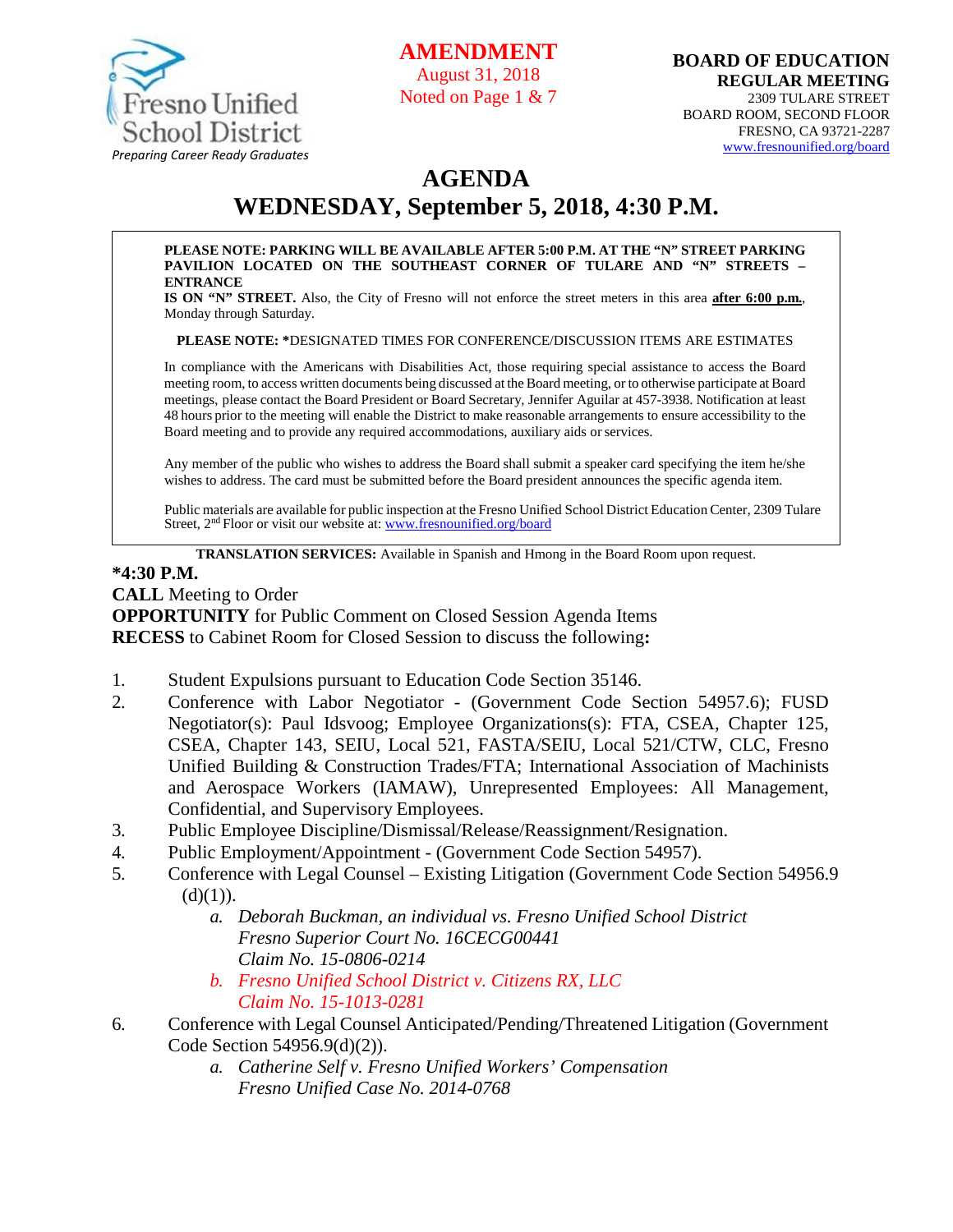#### **Closed Session Agenda Items** - *continued*

- *b. Leslie Swillis v. Fresno Unified Workers' Compensation Fresno Unified Case No. 2016-056*
- *c. Martha Montoya v. Fresno Unified Workers' Compensation Fresno Unified Case No. 2013-0475*
- *d. Gerald Sherman v. Fresno Unified Workers' Compensation Fresno Unified Case No. 2010-0723; 2010-0812; 2017-0591; 15-1124-1210*
- *e. BKK Working Group, et al. v. 1700 Santa Fe Ltd., et al Case No. 2:18-cv-05810*
- *f. Potential Case: One (1)*

**6:00 P.M., RECONVENE** and report action taken during Closed Session, if any.

## **PLEDGE OF ALLEGIANCE**

Miriam Bueno a parent that has had a positive impact at Cooper Academy will lead the flag salute.

## **ACKNOWLEDGE the 2018/19 Student Board Member Representatives and Alternates**

The Board and Superintendent wish to acknowledge the 2018/19 Student Board Member Representatives, and two alternates, that have been elected by their peers to serve on the Board of Education for the 2018/19 school year. Contact person: Kim Mecum, telephone 457-3731.

## **ADOPT Resolution Recognizing September 9, 2018 through September 15, 2018 as Suicide Prevention Week**

Included in the Board binders is a resolution proclaiming September 9, 2018 through September 15, 2018 as Suicide Prevention Week and provides the opportunity to educate our community about warning signs and how to best to help those most in need. The Superintendent recommends adoption. Contact person: David Chavez, telephone 457-3566.

## **ADOPT Resolution Recognizing September 15, 2018 through October 15, 2018 as Hispanic Heritage Month**

Included in the Board binders is a resolution commemorating the observance of Hispanic Heritage Month. National Hispanic Heritage Month is an opportunity to recognize the contributions made by Hispanic and Latino Americans to the United States and celebrate their heritage and culture. Hispanics have had a profound and positive influence on our country through their strong commitment to family, faith, hard work, and service. Fresno Unified School District hereby proclaims September 15, 2018 through October 15, 2018 as Hispanic Heritage Month. The Superintendent recommends adoption. Contact person: David Chavez, telephone 457-3566.

## **HEAR Reports from Student Board Representatives**

An opportunity is provided to hear comments/reports from Student Board Representatives from Duncan High School. Contact person: Kim Mecum, telephone 457-3731.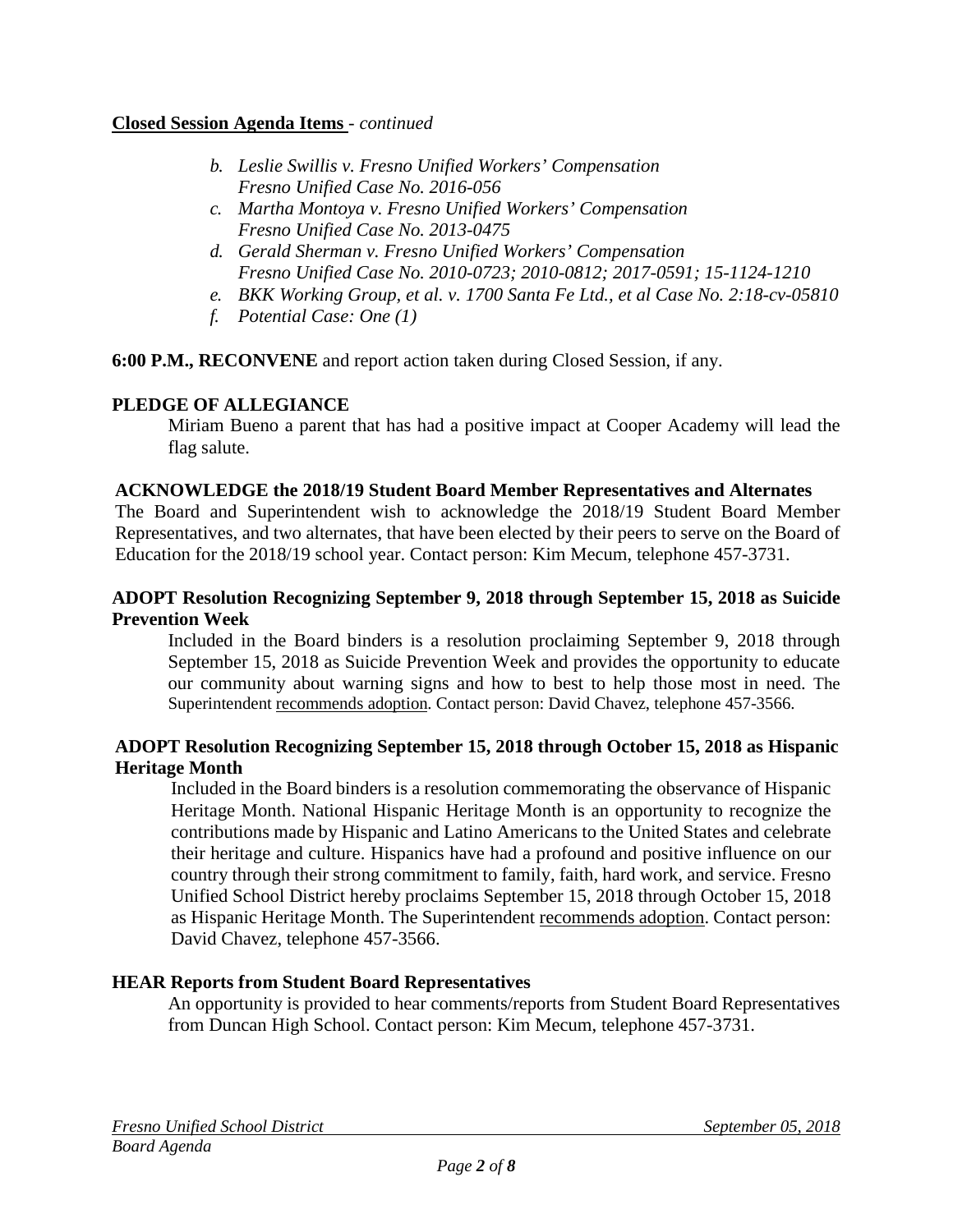## **HEAR Report from Superintendent**

## **OPPORTUNITY for Public Comment on Consent Agenda Items**

**ALL CONSENT AGENDA** items are considered to be routine bythe Board of Education and will be enacted by one motion. There will be no separate discussion of items unless a Board member so requests, in which event, the item(s) will be considered following approval of the Consent Agenda.

## **A. CONSENT AGENDA**

## **A-1, APPROVE Personnel List**

Included in the Board binders is the Personnel List, Appendix A, as submitted. The Superintendent recommends approval. Contact person: Paul Idsvoog, telephone 457-3548.

## **A-2, ADOPT Findings of Fact and Recommendations of District Administrative Board**

The Board of Education received and considered the Findings of Fact and Recommendations of District Administrative Panels resulting from hearings on expulsion and readmittance cases conducted during the period since the August 22, 2018 Regular Board meeting. The Superintendent recommends adoption. Contact person: Kim Mecum, telephone 457-3731.

#### **A-3, APPROVE Minutes from Prior Meeting**

Included in the Board binders are the draft minutes for the August 5, 2018 Regular Meeting. The Superintendent recommends approval. Contact person: Robert G. Nelson, telephone 457-3884.

#### **A-4, APPROVE District Representative and Alternative District Representative for State Center Adult Education Consortium**

Approve Raine Bumatay to serve as District Representative and Gary Schlueter to serve as Alternate Representative on the State Center Adult Education Consortium Executive Board for the 2018/19 and 2019/20 fiscal years. The Superintendent recommends approval. Fiscal Impact: There is no fiscal impact to the district. Contact person: Kim Mecum, telephone 457-3731.

#### **A-5, APPROVE Provisional Internship Permits**

Included in the Board binders are Provisional Internship Permit (PIP) recommendations to rehire or hire upon Board approval. The Superintendent recommends approval. Fiscal Impact: There is no fiscal impact to the district. Contact person: Paul Idsvoog, telephone 457-3548.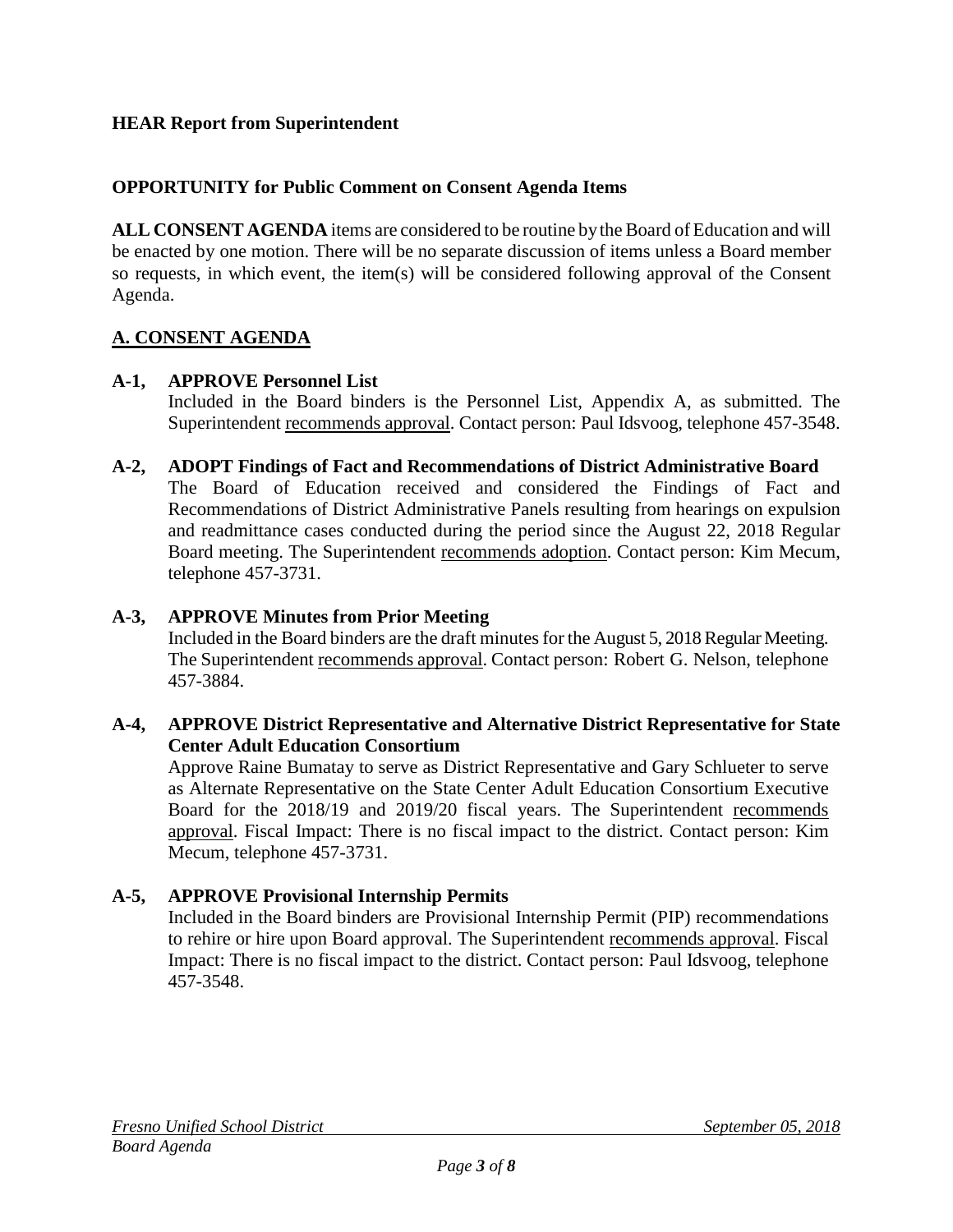#### **A. CONSENT AGENDA** - *continued*

#### **A-6, APPROVE Purchase of Fitness/Weight Equipment and Related Facility Improvements for Duncan, Edison and Fresno High Schools; and Authorize Utilization of Specific Piggyback Contracts**

It is recommended the Board approve the purchase of new weight/fitness equipment for Duncan, Edison and Fresno High Schools to provide expanded Physical Education (PE) opportunities for students of all abilities, promote more effective conditioning, support healthy fitness habits, and foster increased athletic competitiveness. Some safety concerns exist due to sub-standard equipment. It is also recommended the Board authorize utilization of piggyback contracts for purchase of equipment and flooring. The Superintendent recommends approval. Fiscal Impact: Funds in the amount of \$478,000 for fitness/weight equipment are as a result of recognized savings in the Unrestricted General Fund, and will be made available in Budget Revision No. 2. Additionally, \$200,000 for related facility improvements is available in the Measure X Fund. Contact person: Robert G. Nelson, telephone 457-3884.

#### **A-7, RATIFY Change Orders for the Projects Listed Below**

Included in the Board binders is information on Change Orders for the following projects:

**Bid 18-06 Sections A-F, Playground Equipment Installation for Columbia, Edison-Bethune, Jefferson, Kirk, Lane and Storey Elementary Schools** Change Order 1 (Section D/Storey): \$ 6,764

**Bid 18-09, Construction of Classroom Buildings and Modernization of Administration Building for Slater Elementary School** 

| Change Order 2 (Buildings):       |    | \$27,542  |
|-----------------------------------|----|-----------|
| Change Order 3 (Buildings):       |    | \$204,768 |
| Change Order 2 (Interim Housing): |    | \$18,493  |
| Change Order 3 (Interim Housing): | S. | 6,283     |

#### **Bid 18-13, Duncan Polytechnical High School Career Technical Education (CTE) Center Building Construction and Alterations to Existing Shop Building**

| Change Order 1 (CTE New Building): | \$2,999 |
|------------------------------------|---------|
| Change Order 1 (Shop Buildings):   | \$4,050 |

The Superintendent recommends ratification. Fiscal Impact: Funds in the amount of \$270,899 is available in the Measure Q Fund. Contact person: Karin Temple, telephone 457-3134.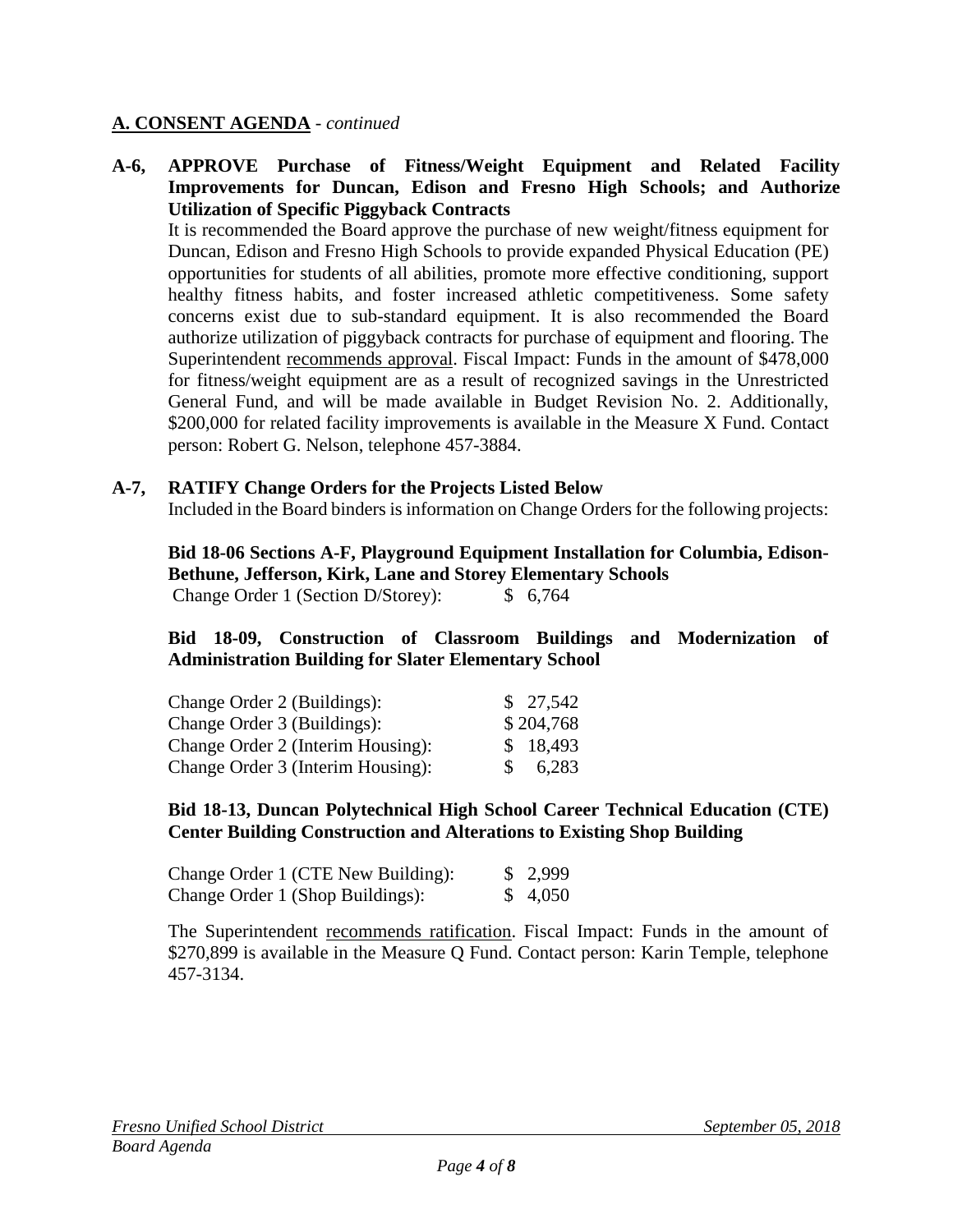#### **A. CONSENT AGENDA** - *continued*

## **A-8, RATIFY Master Contract with Utah Youth Village DBA Alpine Academy for Nonpublic School and Residential Placement**

Included in the Board binders is a Master Contract with Utah Youth Village DBA Alpine Academy for a student requiring nonpublic, nonsectarian school/agency services in the amount of \$188,580. The vendor will provide residential services to meet the mental health needs for student as identified in their Individualized Education Program. The term of the Master Contract is July 1, 2018 through June 30, 2019. The Superintendent recommends ratification. Fiscal Impact: Funds in the amount of \$188,580 will be available in the Special Education Fund. Contact person: Kim Mecum, telephone 457- 3731.

## **A-9, RATIFY the Filing of a Notice of Completion**

Included in the Board binders is a Notice of Completion for the following project, which has been completed according to plans and specifications.

Bid 18-35 Section A, Tehipite Middle School Demolition of Existing Lockers and Installation of New Lockers

The Superintendent recommends ratification. Fiscal Impact: Retention funds are released in accordance with contract terms and California statutes. Contact person: Karin Temple, telephone 457-3134.

#### **A-10, RATIFY Purchase Orders from June 1, 2018 through June 30, 2018**

Included in the Board binders is information on purchase orders issued from June 1, 2018 through June 30, 2018. Purchase orders for \$10,000 or more are presented first, followed by purchase orders for less than \$10,000. A list of purchase orders issued for Associated Student Body (ASB) accounts is also provided. The Superintendent recommends ratification. Fiscal Impact: Funding is noted on the attached pages. Contact person: Karin Temple, telephone 457-3134.

## **END OF CONSENT AGENDA (ROLL CALL VOTE)**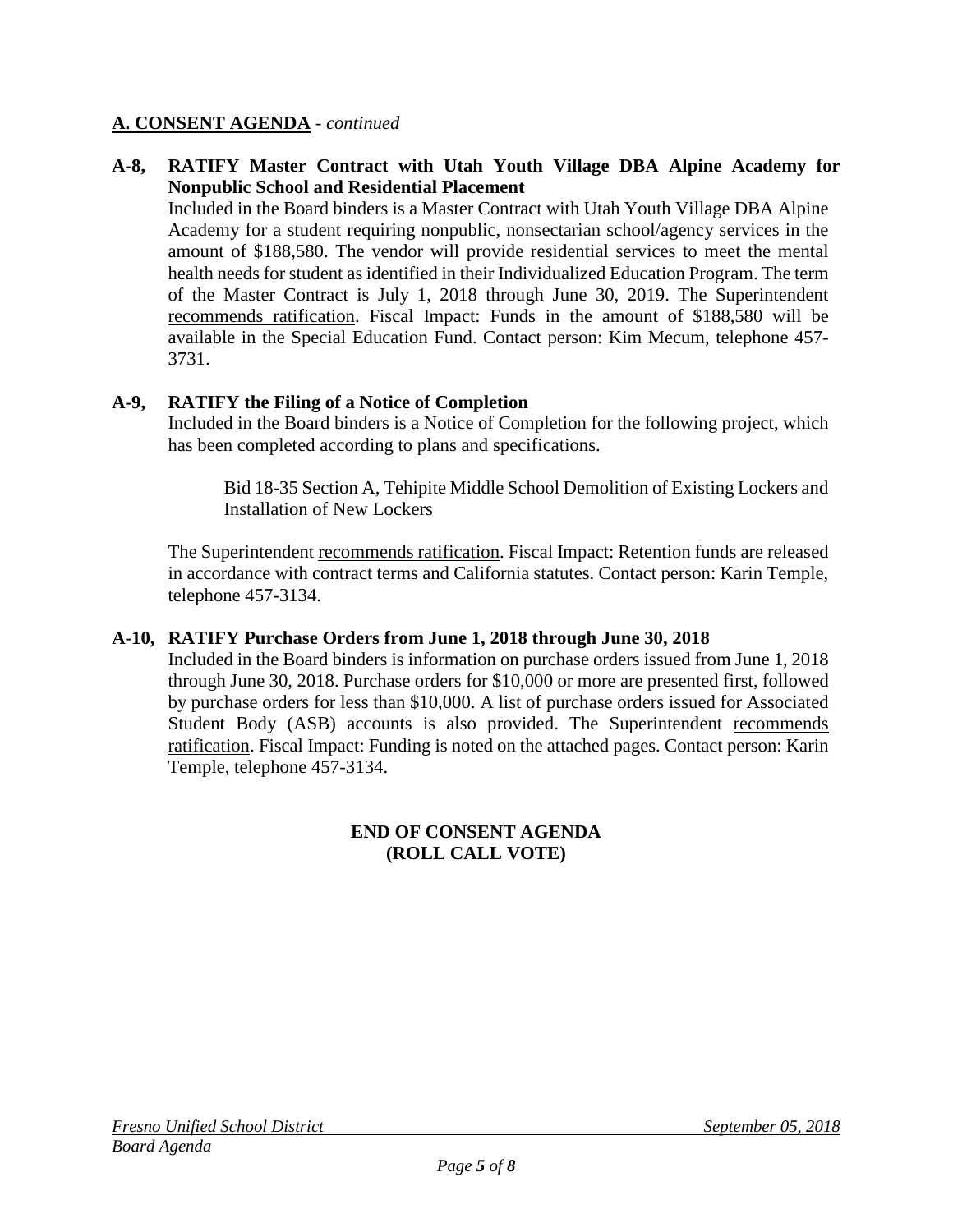## **UNSCHEDULED ORAL COMMUNICATIONS**

Individuals who wish to address the Board on topics within the Board's subject matter jurisdiction, but **not** listed on this agenda may do so at this time. If you wish to address the Board on a specific item that is listed on the agenda, you should do so when that specific item is called.

While all time limitations are at the discretion of the Board President, generally members of the public will be limited to a maximum of three (3) minutes per speaker for a total of thirty (30) minutes of public comment as designated on this agenda. Any individual who has not had an opportunity to address the Board during this initial thirty (30) minute period may do so at the end of the meeting after the Board has addressed all remaining items on this agenda. Without taking action and only as expressly permitted by Board Bylaw 9323, Board members may ask questions, make brief announcements, or provide a brief response to statements presented by the public about topics raised in unscheduled oral communications. Board members must be recognized by the President in order to speak and will generally be limited to no more than one (1) minute each for this purpose. The Board President shall have the discretion to further limit Board members' opportunity to speak on topics raised in unscheduled oral communications to ensure the orderly and efficient conduct of District business.

Members of the public with questions on school district issues may submit them in writing. The Board will automatically refer to the Superintendent any formal requests that are brought before them at this time. The appropriate staff member will furnish answers to questions.

## **B. CONFERENCE/DISCUSSION AGENDA**

## **6:30 P.M.**

**B-11, OPPORTUNITY for Public Disclosure and RATIFICATION of the 2018 - 2021 Negotiated Collective Bargaining Agreement Between Fresno Unified School District and California School Employees Association and its Fresno Food Service Chapter 143**

In accordance with Government Code 3547.5 all major provisions of collective bargaining agreements are to be presented at a public meeting of the public school employer before the employer enters into written agreement with an exclusive representative. Included in the Board binders is a copy of the tentative agreement between Fresno Unified School District and California School Employees Association and its Fresno Food Service Chapter 143. The Superintendent recommends ratification. Fiscal Impact: The estimated cost is included in the disclosure of the collective bargaining agreement. Contact person: Paul Idsvoog, telephone 457-3548.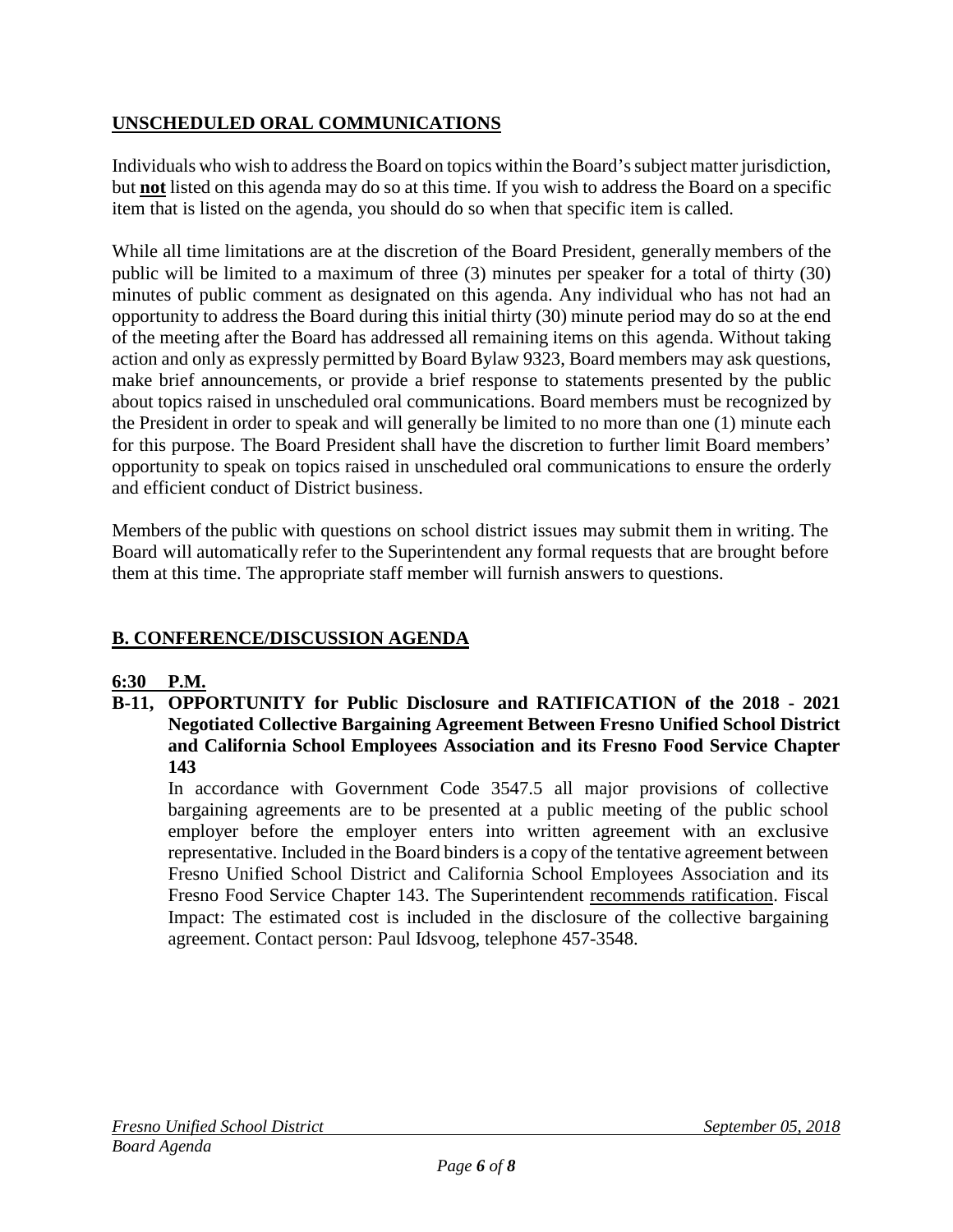## **B. CONFERENCE/DISCUSSION AGENDA** - *continued*

### **6:35 P.M.**

**B-12, APPROVE the 2017/18 Unaudited Actual Financial Report, 2017/18 Year-End Budget Revision and 2018/19 Gann Limit**

Staff will present, and the Board of Education will discuss and approve the following three items: 2017/18 Unaudited Actual Financial Report, 2017/18 Year-End Budget Revision and the 2018/19 Gann Limit Resolution.

1) The 2017/18 Unaudited Actual Financial Report for Fresno Unified School District represents the actual revenues, expenditures and ending fund balance for all the district's funds for fiscal year ended June 30, 2018.

2) The 2017/18 Year-End Budget Revision recognizes additional revenue and expenses per Education Code section 42601 and Fresno Unified Board Policy 3110.

3) 2018/19 Gann Limit Resolution No. 18-04 for adoption of the district's Gann Appropriation Limit for fiscal year 2018/19.

The Superintendent recommends approval. Fiscal impact: The 2017/18 year-end actuals reflect the district's reserve at \$87.78 \$82.57 million, which is above the state minimum required level. Contact person: Ruth F. Quinto, telephone 457-6226.

## **7:00 P.M.**

**B-13, CONDUCT Public Hearing Determining Energy Services Agreements to be in the Best Interest of Fresno Unified School District, and ADOPT Resolution 18-02 Making Finding in Accordance with Government Code Section 4217.12(a)(1); and ADOPT Resolution 18-03 Approving Energy Services Agreements with FFP BTM Solar, LLC (ForeFront Power) for Development of Solar Energy Projects at Cesar Chavez Adult School and District Nutrition Center, and Finding the Agreements to be in the Best Interest of Fresno Unified School District**

It is recommended the Board conduct a public hearing regarding the Energy Services Agreements (available for review in Board Office) for proposed solar projects at Chavez Adult School and the District Nutrition Center being in the district's best interest, and adopt Resolution 18-02 (in the Board binders) making the finding that the anticipated cost of electrical energy provided by the projects will be less than the anticipated marginal cost that would have been consumed in the absence of those purchases. ForeFront Power will finance, design, permit, construct, own, operate and maintain solar power facilities for Chavez Adult School and the District Nutrition Center including parking lot solar shade structures with LED lighting, battery storage units for the Nutrition Center, and electric vehicle charging stations. Also in the Board binders and recommended for adoption is Resolution 18-03 to approve the Agreements and make the finding that such Agreements are in the district's best interest. Utility cost savings to the district from these projects are estimated at \$3.1 million over 20 years per the Pricing and Savings Analyses (Exhibits A & B to Resolution 18-02). The Superintendent recommends adoption. Fiscal Impact: Utility cost savings to the district are estimated at \$3.1 million over the 20-year period of the Energy Services Agreements. Contact person: Karin Temple, telephone 457-3134.